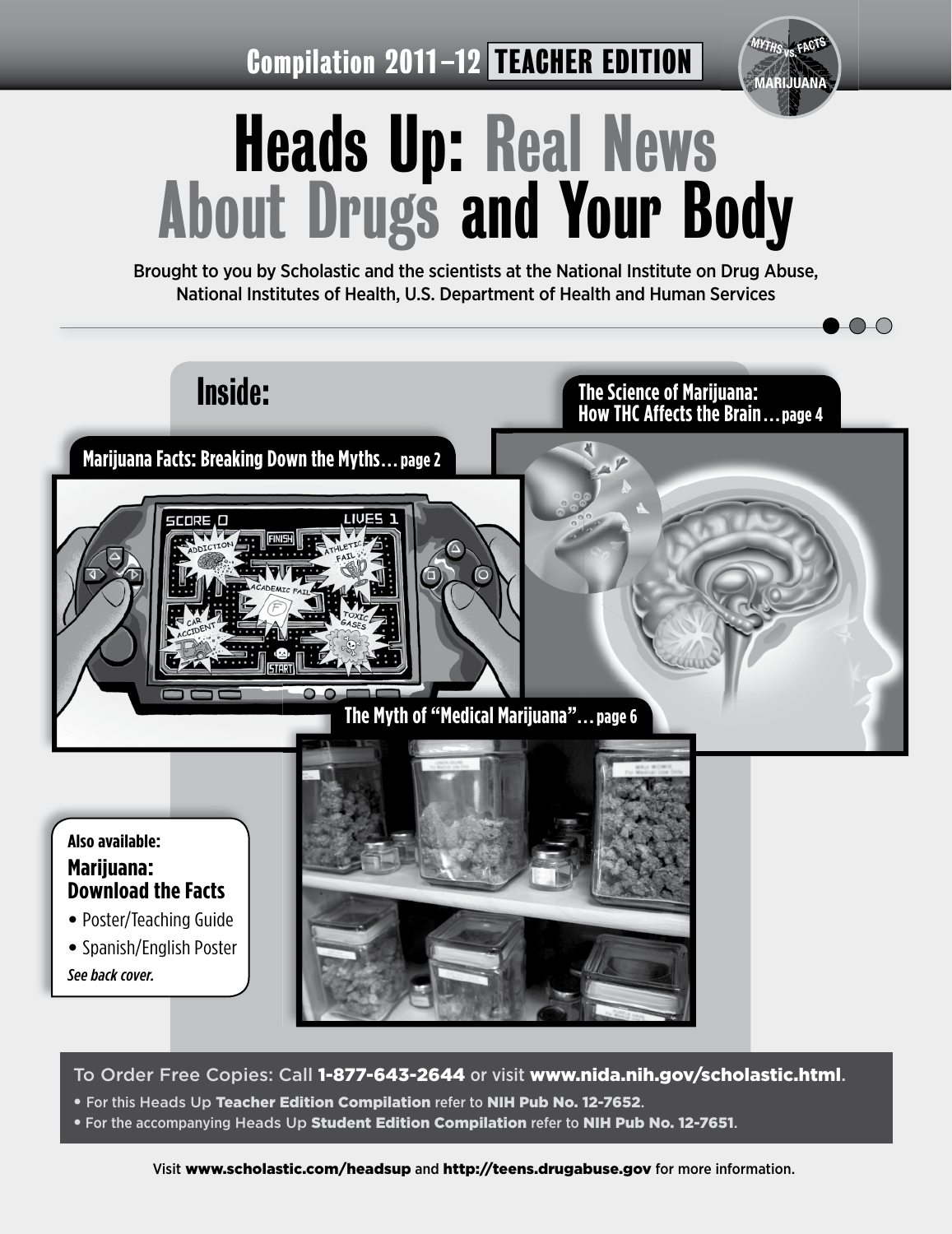### **HEADS UP REAL NEWS ABOUT DRUGS AND YOUR BODY**

**www.scholastic.com/headsup/teachers**

# **Dear Teacher:**

The most recent *Monitoring the Future* survey showed an increase in daily marijuana use among high school students from 2009 to 2010. The survey also found that fewer teens consider marijuana to be harmful. This "softening" of teen attitudes may be attributed to mixed and even favorable messages about marijuana in popular culture and the media.

The fact is that marijuana use poses serious risks, and young people are the most vulnerable. The younger a person is when they start smoking marijuana, the more likely they are to become addicted. It is estimated that one in six people who start using marijuana in their teens will become addicted.

Experts at NIDA want to give your students the straight facts about the consequences of marijuana use on their bodies, brains, and futures. We hope you share this article with



your students so they will be well-informed about the risks associated with marijuana use.

 $\bigcirc\hspace{-0.75mm}\to\hspace{-0.75mm}\circ$ 

Sincerely,

Nora D. Volkow, M.D. Director. National Institute on Drug Abuse

### In This Installment:

- Student article: Scientific facts about the risks associated with marijuana use
- Student work sheet: Students create a public service announcement (PSA) to inform their peers about the risks of marijuana use.

**Attention Teachers and Students!**  Enter the: **NIH Lessons About** Bioscience (LAB) Challenge Details at http://lab.challenge.gov/

# **TEACHER'S EDITION**

# MARIJUANA FACTS: BREAKING DOWN THE MYTHS

**Overview:** The lesson below and the reproducible student work sheet on the reverse side reinforce student comprehension of key facts and concepts in the article "Marijuana Facts."

#### Alignment With National Standards

- *Science (NSES):* Life Science: Structure and Function in Living Systems; Science in Personal and Social Perspectives: Personal and Community Health
- *Life Skills (McREL):* Self-Regulation; Thinking and Reasoning

#### Lesson

#### Before-Reading Questions:

- Do you think marijuana is addictive?
- What do you know about how marijuana affects your memory, motor skills, and judgment?

#### After-Reading Questions

(factual responses in *italics*):

- Why is marijuana addictive? *(The main active ingredient in marijuana, THC, binds to receptors [proteins] in the brain that are located in areas regulating mood, sensation, memory, feelings, etc. Marijuana also indirectly increases dopamine—just as most drugs of abuse do—which contributes to the high users experience. These effects are why some people use marijuana again and again, which can lead to addiction.)*
- Why can abusing marijuana lead to lower grades? *(Marijuana affects attention and memory, making it difficult to learn, focus, or concentrate. These effects can lead to poor academic performance.)*
- Why is driving under the influence of marijuana dangerous? *(Marijuana use impairs motor coordination. It slows reaction times to signals and sounds while driving. These effects increase the likelihood of an accident.)*

#### Critical Thinking:

- Research shows that the younger someone is when they start smoking marijuana, the more likely they are to become addicted. In fact, one in six people who start smoking marijuana in their teens will become addicted. How does knowing this and other facts in the article affect any decision you make about using marijuana?
- Imagine your friend is using marijuana, and you are trying to convince him or her to stop. Your friend says that the drug is not harmful and everybody does it. What would you say to him or her? *(Possible answer: Most teens DON'T smoke marijuana. The facts show that serious risks ARE associated with marijuana use, especially for teens.)*

### Student Work Sheet

Have students (individually or in groups) create a PSA and present it to the class. Evaluate students on their creativity and ability to include facts from the article in a comprehensive and interesting way.

*Extension:* Have students record their PSA and present it to the class. Students can also log on to *http://drugfactsweek .drugabuse.gov/contestwinners.php* to hear original songs and music videos created by teens about substance-abuse awareness.

#### More Information

- For more information on drugs, go to **http://teens.drugabuse.gov** or **www.scholastic.com/headsup**.
- For immediate help with a crisis, call **1-800-273-TALK**.
- To locate a treatment center, call **1-800-662-HELP** or visit **http://findtreatment.samhsa.gov**.

For printable past and current articles in the **HEADS UP** series, as well as activities and teaching support, go to **www.drugabuse.gov/parent-teacher.html** or **www.scholastic.com/headsup/teachers**.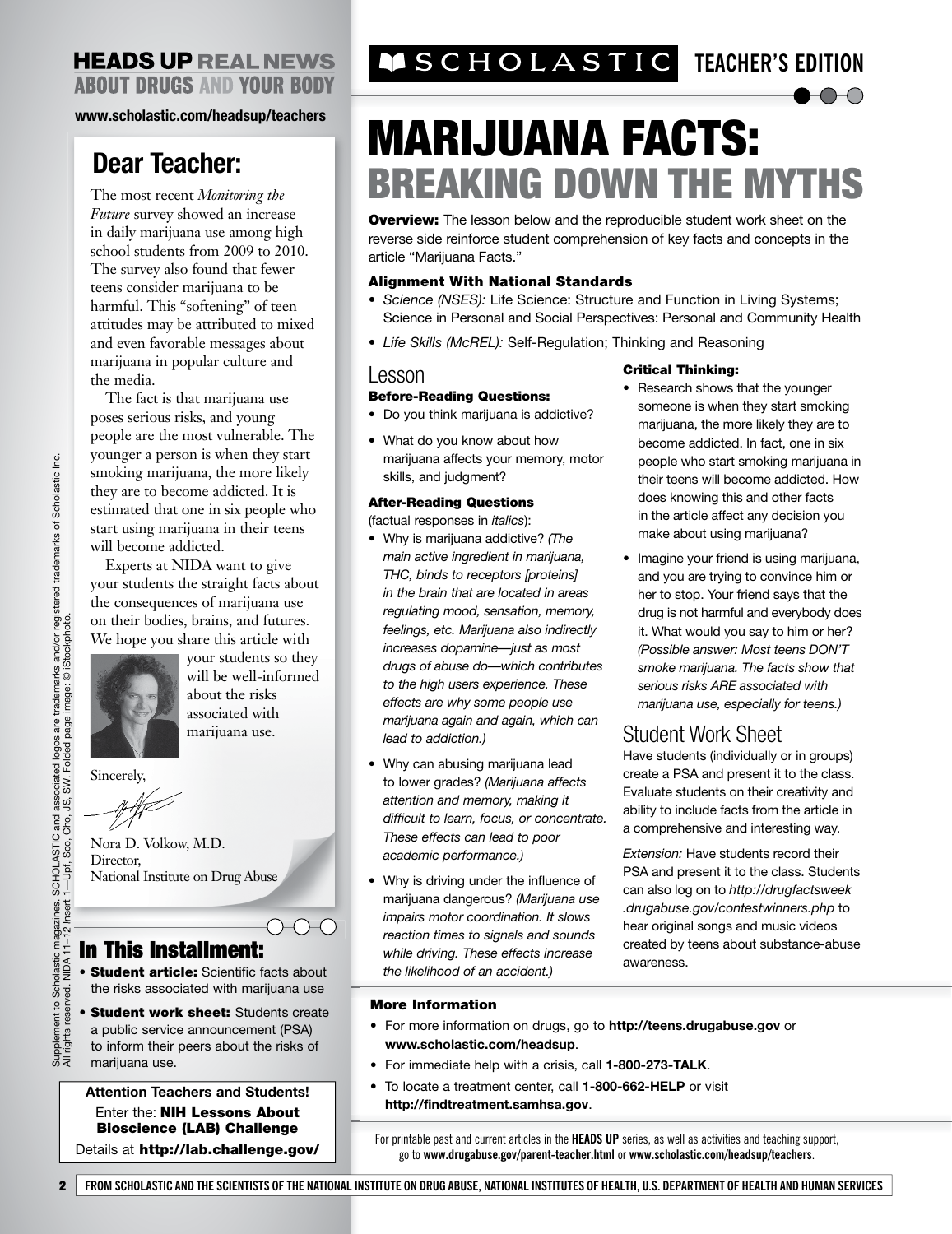**MARIJUANA vs. MYTHS FACTS** Marijuana Facts: Use Your Knowledge **Name Date** 

Teens need the facts about the effects of marijuana use on their bodies and brains so that they can make smart choices about their health. Use the information you learned from the article to complete the activity below.

**Your Assignment:** Create a 20-second public service announcement (PSA) for TV or the Web that will give viewers facts about marijuana or important health information related to marijuana use.

**Your Goal:** Give your peers the information they need to make informed decisions based on facts.

**Use your answers to the questions below to outline the PSA. Use additional paper as needed.**

- **1.** Focus your PSA on one main fact from the article "Marijuana Facts." Which fact do you want to use in your commercial?
- **2.** Write a brief statement on why you chose this particular fact for your PSA and why you think it is the most persuasive.
- **3.** Do you want to use animation or actors in your commercial? Describe two characters you would use in your PSA, and why you would use either live actors or animation.
- **4.** Rather than using characters, you may choose to use a voice-over with pictures. Describe the type of voice you would use (for example: adult, teen, authoritative, friendly) and what kinds of pictures or illustrations you would include.
- **5.** On a separate sheet of paper, write a short script for either the voice-over or a dialogue between the characters in your commercial. The script should be no more than one page long.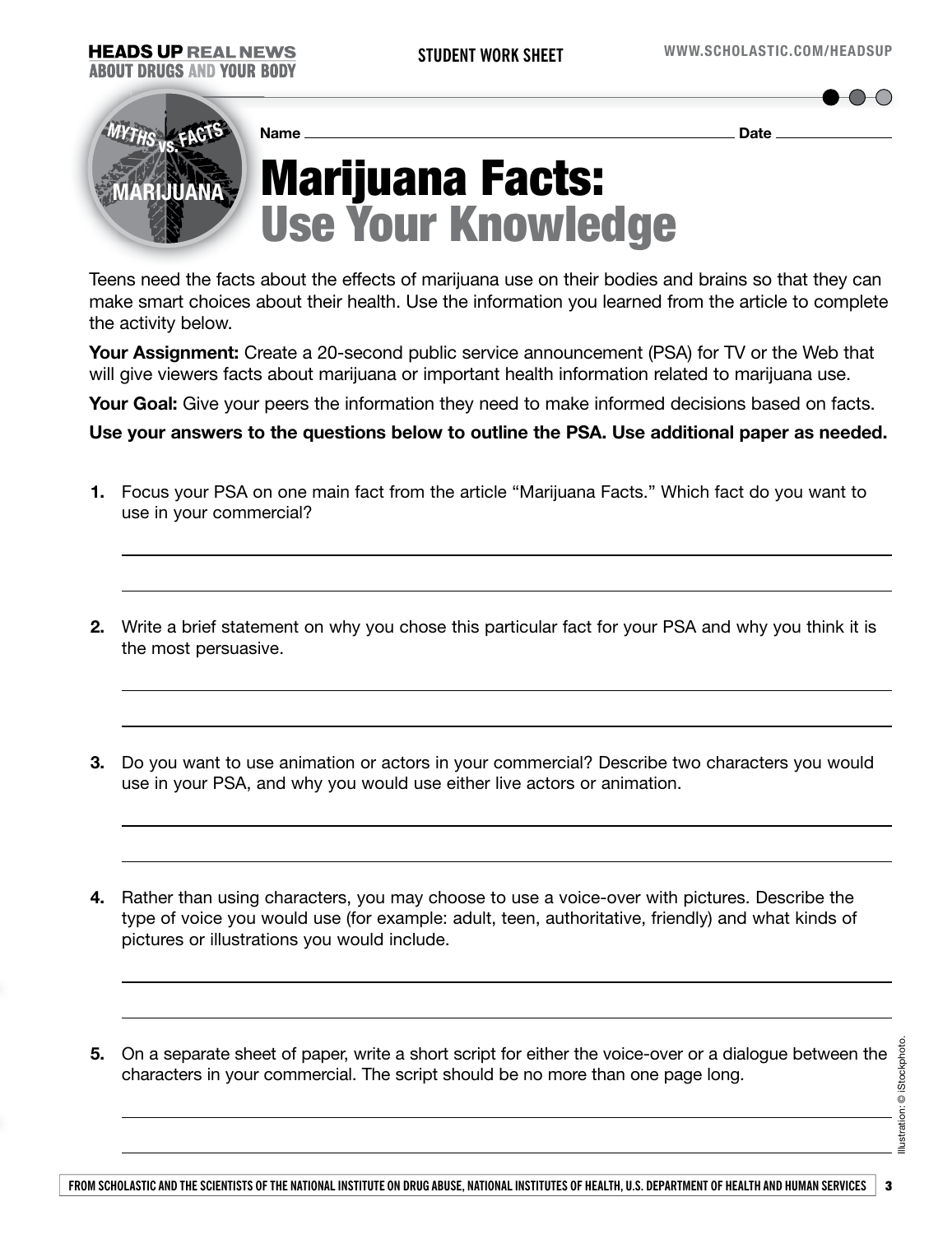### **HEADS UP REAL NEWS ABOUT DRUGS AND YOUR BODY**

**www.scholastic.com/headsup/teachers**

# **Dear Teacher:**

This year's *Heads Up* articles highlight myths versus facts about marijuana. Many youths and adults believe that using marijuana is no big deal. Mixed media messages—from popular music, TV, and the Internet—and efforts to legalize marijuana are contributing to this misperception. But contrary to such messages, the risks associated with marijuana use are real.

About 9 percent of people who use marijuana become addicted to it, and regular use increases the likelihood of academic and athletic failure. Even occasional use can lead to car accidents and lapses in judgment. In the accompanying article, students will learn the science of how THC—the active ingredient in marijuana—mimics natural brain chemicals, undermining a whole range of key functions, including critical thinking, memory, motor skills, and coordination.

I hope you will use this article, and the accompanying lesson and work sheet, to help your



students become knowledgeable about the real risks and dangers associated with marijuana use.

Sincerely,

Nora D. Volkow, M.D. Director, National Institute on Drug Abuse

### In This Installment:

- Student article: Scientific facts about how THC affects brain cells and activities controlled by the brain
- Student work sheet: Identifying the effects of THC on

# **TEACHER'S EDITION**

# THE SCIENCE OF MARIJUANA

**Overview:** The lesson below and the reproducible work sheet on the reverse side reinforce student comprehension of key facts and concepts in the article "The Science of Marijuana: How THC Affects the Brain."

#### Alignment With National Standards

- *Science (NSES):* Life Science: Structure and Function in Living Systems; Science in Personal and Social Perspectives: Personal and Community Health
- *Life Skills (McREL):* Self-Regulation; Thinking and Reasoning

#### Lesson

#### Before-Reading Questions:

- What do you know about how brain cells communicate with one another, and how the brain controls body functions?
- What is THC?
- What are some of the effects of marijuana on the brain?

#### After-Reading Questions

Distribute the student work sheet and discuss the answers as a class:

Brain Activities—**Amygdala:** Emotions, fear, anxiety. **Basal Ganglia:** Planning/starting a movement. **Brain Stem:** Information between brain and spinal column. **Cerebellum:** Motor coordination, balance. **Hippocampus:** Learning new information. **Hypothalamus:** Eating, sexual behavior. **Neocortex:** Complex thinking, feeling, and movement. **Nucleus Accumbens:** Motivation and reward. **Spinal Cord:** Transmission of information between body and brain.

**"Think It Through" Questions** (factual responses in italics):

1. THC disrupts the function of the endocannabinoid system in a person's brain. Which areas are critical to the ability to safely drive a car? How might THC impair driving ability? *(The basal ganglia, neocortex, and cerebellum can all affect a person's ability to drive.* 

*The basal ganglia regulates planning and starting a movement. The neocortex regulates complex thinking and movements. The cerebellum regulates motor control and coordination.)*

- 2. Which areas of the brain are most in play when studying for a test? How would smoking marijuana affect these areas and a person's ability to study for a test? *(The hippocampus is important for memory and learning new information. THC impairs the ability to learn and store new information.)*
- 3. How might marijuana use affect a person's relationships with other people such as friends, teachers, or parents? *(THC affects the amygdala, an area important in emotions and anxieties, as well as the nucleus accumbens and the neocortex. Some people who use marijuana often may show a lack of motivation or drive, or they may seem depressed, which can in turn affect relationships.)*

#### Follow-up Discussion:

- Evaluate students on their ability to think through the scientific information presented on the work sheet.
- Discuss everyday situations that marijuana use can affect.

#### More Information

- For more information on drugs, go to **http://teens.drugabuse.gov** or **www.scholastic.com/headsup**.
- For immediate help with a crisis, call **1-800-273-TALK**.
- To locate a treatment center, call **1-800-662-HELP** or visit **http://findtreatment.samhsa.gov**.

For printable past and current articles in the **HEADS UP** series, as well as activities and teaching support, go to **www.drugabuse.gov/parent-teacher.html** or **www.scholastic.com/headsup/teachers**.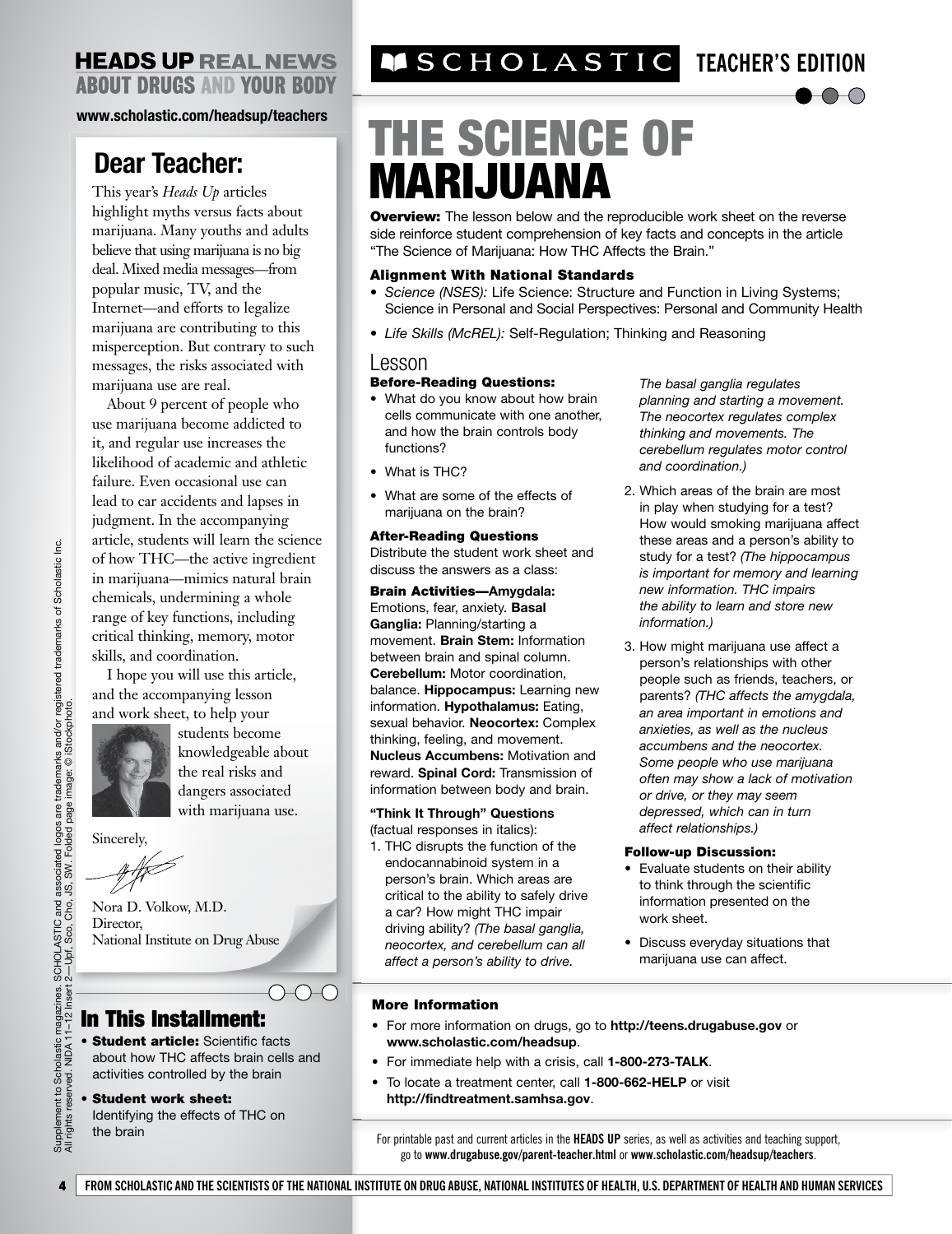**MARIJUANA**

**vs. MYTHS FACTS**

**Name Date** 

# The Effects of THC on the Brain

**Brain Activities:** Areas of the brain that have high levels of cannabinoid receptors are labeled in this illustration. Fill in the blanks with the activities that are regulated by the numbered parts of the brain. Then answer the "Think It Through" questions below.

| の      |                       |
|--------|-----------------------|
| B      |                       |
| G      |                       |
| П<br>Θ |                       |
|        |                       |
|        | 8. Nucleus accumbens: |
|        |                       |

#### **"Think It Through" Questions:** (Write your answers on separate paper.)

- 1. THC, the main active ingredient in marijuana, disrupts the function of the endocannabinoid system in a person's brain. Which areas of the brain are critical to the ability to safely drive a car? How might THC impair driving ability?
- 2. Which areas of the brain are most in play when studying for a test and why? How would smoking marijuana affect these areas and a person's ability to study for a test?
- 3. How might marijuana use affect a person's relationships with other people, such as friends, teachers, or parents? Answer the question in terms of THC's effect on brain function.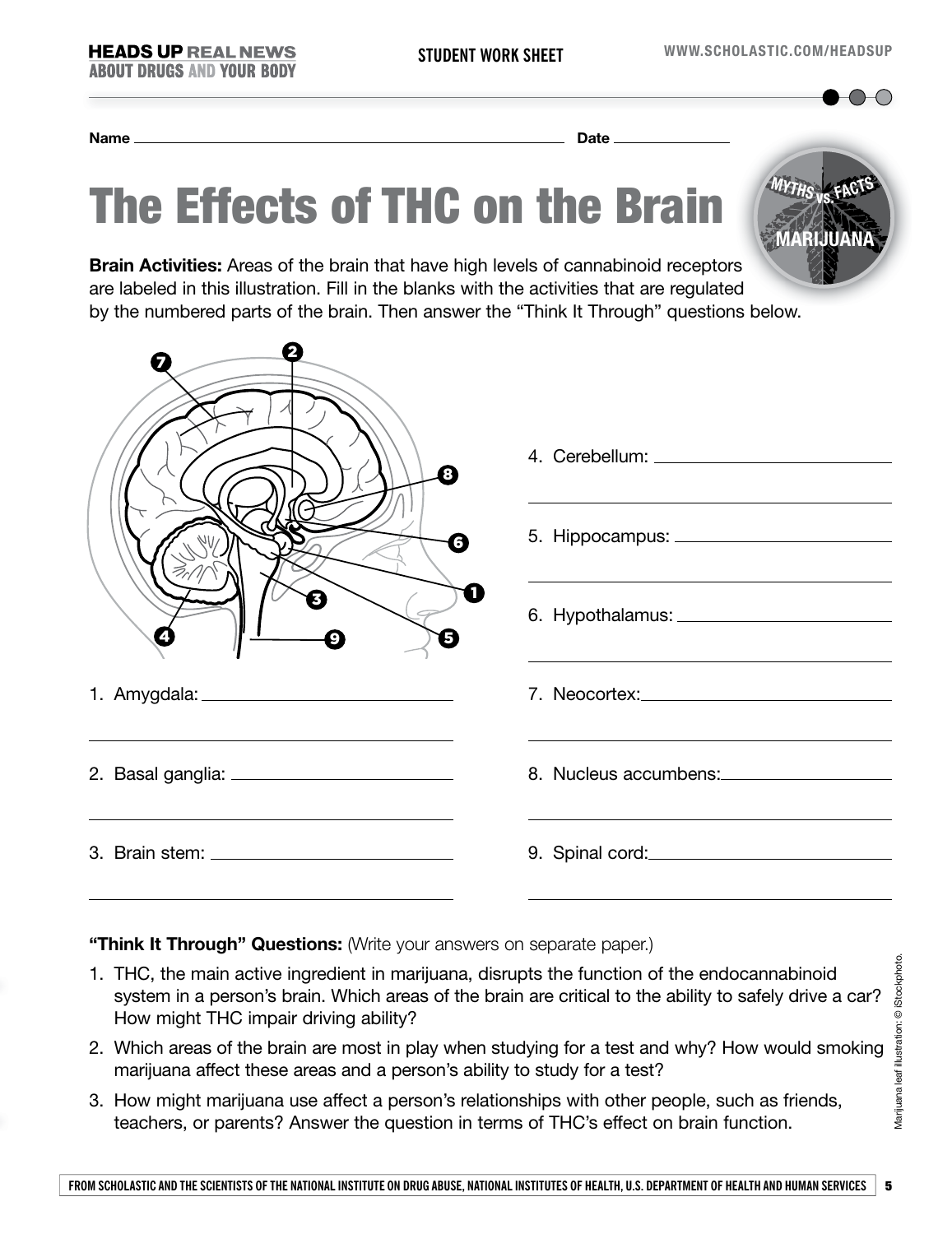### **HEADS UP REAL NEWS ABOUT DRUGS AND YOUR BODY**

**www.scholastic.com/headsup/teachers**

## **Dear Teacher:**

This year's *Heads Up* articles highlight myths versus facts about marijuana.

This third and final article in the series focuses on the myth of "medical marijuana," a topic that is drawing debate across the country. Because marijuana has been legalized for medicinal use in more than a dozen states and the District of Columbia, students may think that it is indeed medicine and poses few health risks.

This article helps students understand why marijuana is not medicine by focusing on the criteria and process for approving medications in the United States.

I hope you will use this article, as well as the accompanying lesson plan and work sheet, to help your students become more knowledgeable about the facts surrounding this timely issue.



Sincerely,

Nora D. Volkow, M.D. Director, National Institute on Drug Abuse

### In This Installment:

**• Student article:** Why marijuana is not medicine, and how medications are approved in the United States.

 $\bigcirc\bigcirc\bigcirc\bigcirc$ 

#### • Student work sheet:

Identifying key facts and concepts regarding the myth of "medical marijuana."

# **TEACHER'S EDITION**

# THE MYTH OF "MEDICAL MARIJUANA"

**Overview:** The lesson below and the reproducible work sheet on the reverse side reinforce student comprehension of key facts and concepts in the article "The Myth of 'Medical Marijuana.'"

#### Alignment With National Standards

- *Science (NSES):* Life Science: Structure and Function in Living Systems; Science in Personal and Social Perspectives: Personal and Community Health
- *Life Skills (McREL):* Self-Regulation; Thinking and Reasoning

#### Lesson

#### Before-Reading Questions:

- What do you know about "marijuana as a medicine"?
- What is an ingredient in marijuana that has "medicinal" qualities? What symptoms can it help relieve?
- How do people know that the medicines they take are safe and effective?

#### After-Reading Questions

Distribute the student work sheet, and discuss the answers to the following questions as a class (factual responses in *italics*):

- What U.S. government agency is responsible for approving medications? Why is this agency necessary? *(The Food and Drug Administration [FDA]. To protect citizens by making sure that drugs actually do what the drug manufacturers say they do; that the benefits outweigh any negative side effects; that medications are consistent from dose to dose.)*
- What are key stages involved in the approval process for prescription medications in the United States? *(Nonclinical testing in laboratories; applying to the FDA; clinical testing in humans; FDA approval)*
- How does marijuana meet, or not meet, current FDA standards for prescription medications? *(Marijuana does not meet current standards because it is a plant, so its ingredients are inconsistent from plant to plant; it contains more than 400 different chemicals, many with unknown effects; it has not been shown to have clinical benefits that outweigh its risks.)*
- How does Marinol® (synthetic THC) meet FDA standards? *(Marinol*® *is a synthetic version of THC that has been approved as a medication because its ingredients can be carefully measured and reproduced; Marinol*® *has proven effects in clinical trials for relieving nausea and vomiting from cancer chemotherapy and reversing severe weight loss in patients suffering from AIDS.)*
- What are some other differences between marijuana and THC in an approved form? *(Smoking marijuana causes health problems such as chronic cough and increased risk of bronchitis; prescription medications with THC do not have the same respiratory effects as smoked marijuana.)*

#### **WORK SHEET ANSWER KEY**

1. c; 2. d; 3. a; 4: c; 5: d; 6. True; 7. True; 8. False; 9. True; 10. True; 11. False

#### More Information

- For more information on drugs, go to **http://teens.drugabuse.gov** or **www.scholastic.com/headsup**.
- For immediate help with a crisis, call **1-800-273-TALK**.
- To locate a treatment center, call **1-800-662-HELP** or visit **http://findtreatment.samhsa.gov**.

For printable past and current articles in the **HEADS UP** series, as well as activities and teaching support, go to **www.drugabuse.gov/parent-teacher.html** or **www.scholastic.com/headsup/teachers**.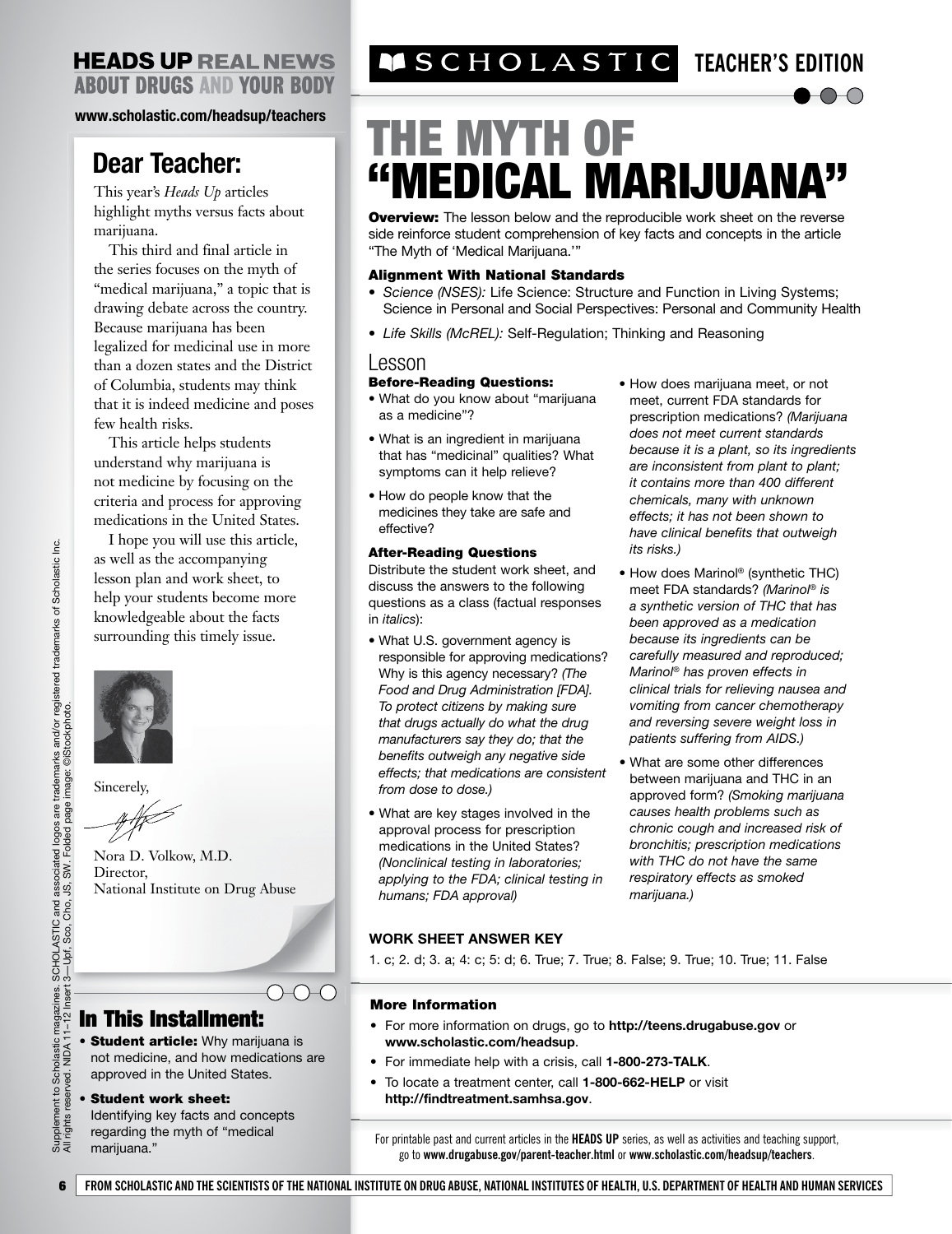**vs. MYTHS FACTS**

```
Name Date
```
# What Do You Know About "Medical Marijuana"?

Answer the following questions to show what you learned in the student article.

- **1.** Which of the statements below is **not true**?
	- A The FDA must approve any medicine before it can be sold in the United States.
	- B Marinol®, an FDA-approved medication, is a synthetic (i.e., human-made) version of THC.
	- C A new drug must pass only one phase of clinical testing to be approved by the FDA as a medicine.
	- D Drug companies must prove to the FDA that they can produce a medication of a consistent quality.
- **2.** Phase 2 clinical testing of a drug involves testing the drug  $in$  \_\_\_\_\_\_\_\_.
	- A the general population
	- B teenagers
	- C the elderly
	- D patients with the disease or condition the drug is meant to treat
- **3.** The process for getting FDA approval for a new medication can take more than  $\qquad \qquad$ .
	- A 15 years
	- B 15 months
	- C 15 weeks
	- D 2 years
- **4.** Which of the following is a **true** statement?
	- A THC is the plant name for marijuana.
	- B THC stands for *top health concern*.
	- C THC is one of the active ingredients in marijuana.
	- D THC is a slang term used for marijuana.
- **5.** Why hasn't marijuana been approved as a medicine by the FDA?
	- A Using marijuana in its raw plant form may pose more risks than benefits.
	- B Marijuana does not have well-defined and measurable ingredients that are the same each time it is used.
	- C Marijuana has not gone through the FDA approval process to show that it offers more benefit than harm.
	- D All of the above are correct.



**6.** Clinical testing of new drugs healthy people and sick patients.

 $(A)$  True  $(B)$  False

**7.** Drug companies must prove that the benefits of a drug outweigh any harmful side effects before it can be FDA-approved.

A True B False

**8.** The first step toward approval of a new medication is testing it on several hundred people.

(A) True (B) False

- **9.** Marijuana contains more than 400 different chemicals, including THC.
	- (A) True (B) False
- **10.** Marijuana is not a medicine, but some of the chemicals found in marijuana are used in medicines.

(A) True (B) False

**11.** The U.S. government recognizes marijuana as a legal medication.

(A) True (B) False